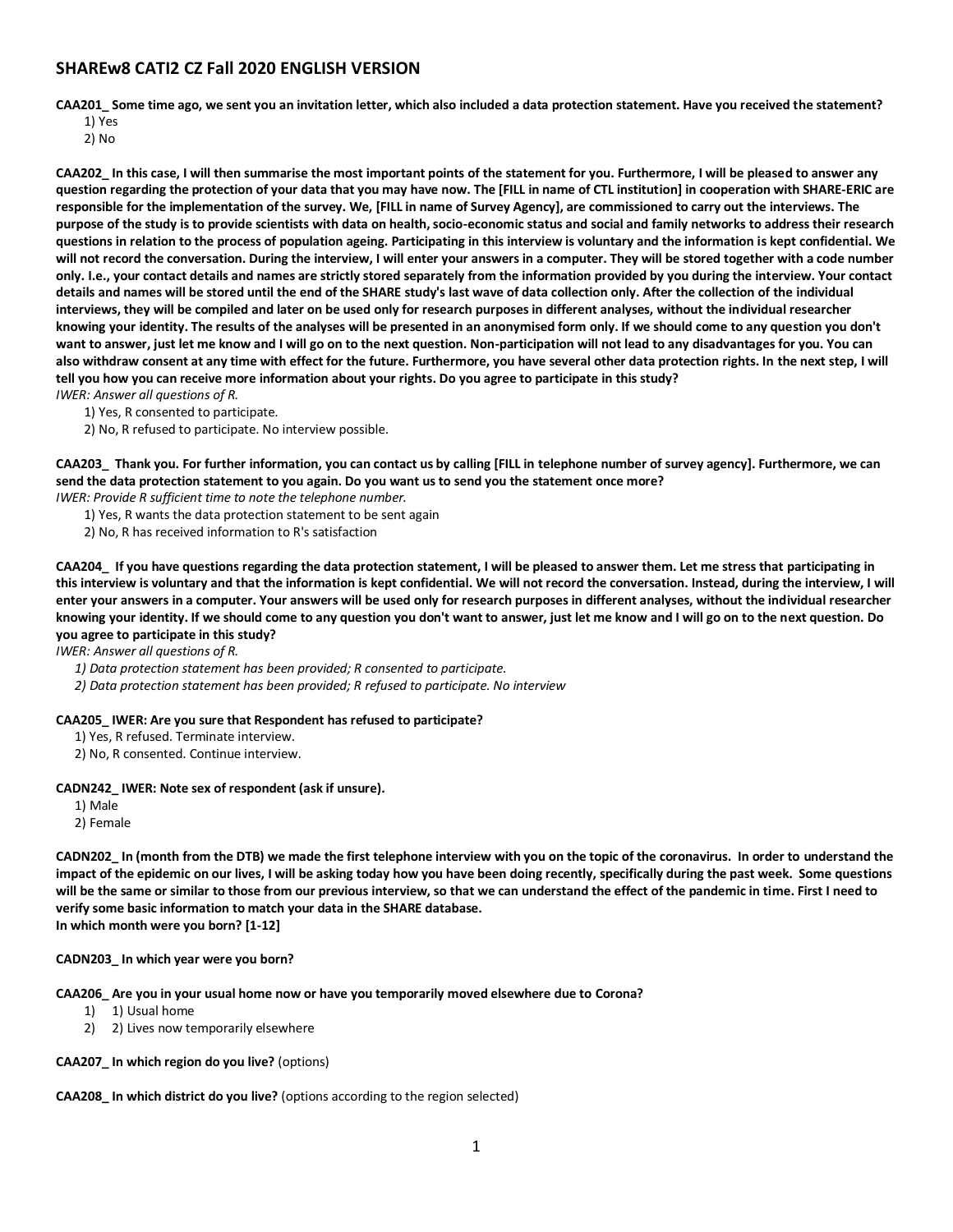**CAA210\_ Now I have several questions about how your life was affected by Corona.**

**CAH202\_ Since the time of our last interview [month and year from DTB], would you say your health has improved, worsened, or stayed about the same?**

- 1) Improved
- 2) Worsened
- 3) About the same

### **CAH203\_ Since we last interviewed you, were you diagnosed with a major illness or health condition?**

- 1) Yes
- 2) No

## **CAH204\_ Do you have any of the following illnesses or health conditions? Please answer yes or no:**

*IWER: With this we mean that a doctor has told you that you have this condition, and that you are either currently being treated for or bothered by this condition. IWER: READ OUT.*

- 1) Hip fracture?
- 2) Diabetes or high blood sugar?
- 3) High blood pressure or hypertension?
- 4) A heart attack including myocardial infarction or coronary thrombosis or any other heart problem including congestive heart failure?
- 5) Chronic lung disease such as chronic bronchitis or emphysema?
- 6) Cancer or malignant tumor, including leukemia or lymphoma, but excluding minor skin cancers?
- 7) Any other illness or health condition

## **CAH206\_ Do you regularly take prescription drugs?**

- 1) Yes
- 2) No

## **CAH207\_ Do you take any of the following drugs? Please answer yes or no: Drugs for...**

*IWER: READ OUT.*

- 1) High blood cholesterol?
- 2) High blood pressure?
- 3) Coronary or cerebrovascular diseases?
- 4) Other heart diseases?
- 5) Diabetes?
- 6) Chronic bronchitis?

## **CAH212\_ With regard to the ongoing coronavirus epidemic, which of the following preventive measures have you been following during the past week [Monday to Sunday date from DTB]? Yes / No** (in each question)

- 1) I avoid people who cough or sneeze
- 2) I avoid places where there are many people
- 3) I wear a face mask or a respirator
- 4) I limit my personal contact with people (shaking hands, etc.)
- 5) I use a disinfectant or a special hand hygiene agent
- 6) I avoid people who are in contact with an infected person
- 7) I avoid public transport
- 8) I take vitamins to boost immunity
- 9) I take medication or drugs as prevention of coronavirus
- 10) I try not to touch my eyes, mouth or nose
- 12) I almost never leave the house
- 13) I wash my hands more often than usual (i.e. by water and soap, at least for 20 seconds)
- 14) I thoroughly wash my hands after sneezing or coughing
- 15) I thoroughly wash my hands after using public transport

#### **CAMH201\_ In the last month, have you felt nervous, anxious, or on edge?**

- 1) Yes
- 2) No

#### **CAMH202\_ In the last week [Monday to Sunday dates from DTB], have you been sad or depressed?**

*IWER: If participant asks for clarification, say 'by sad or depressed, we mean miserable, in low spirits, or blue'.* 

- 1) Yes
- 2) No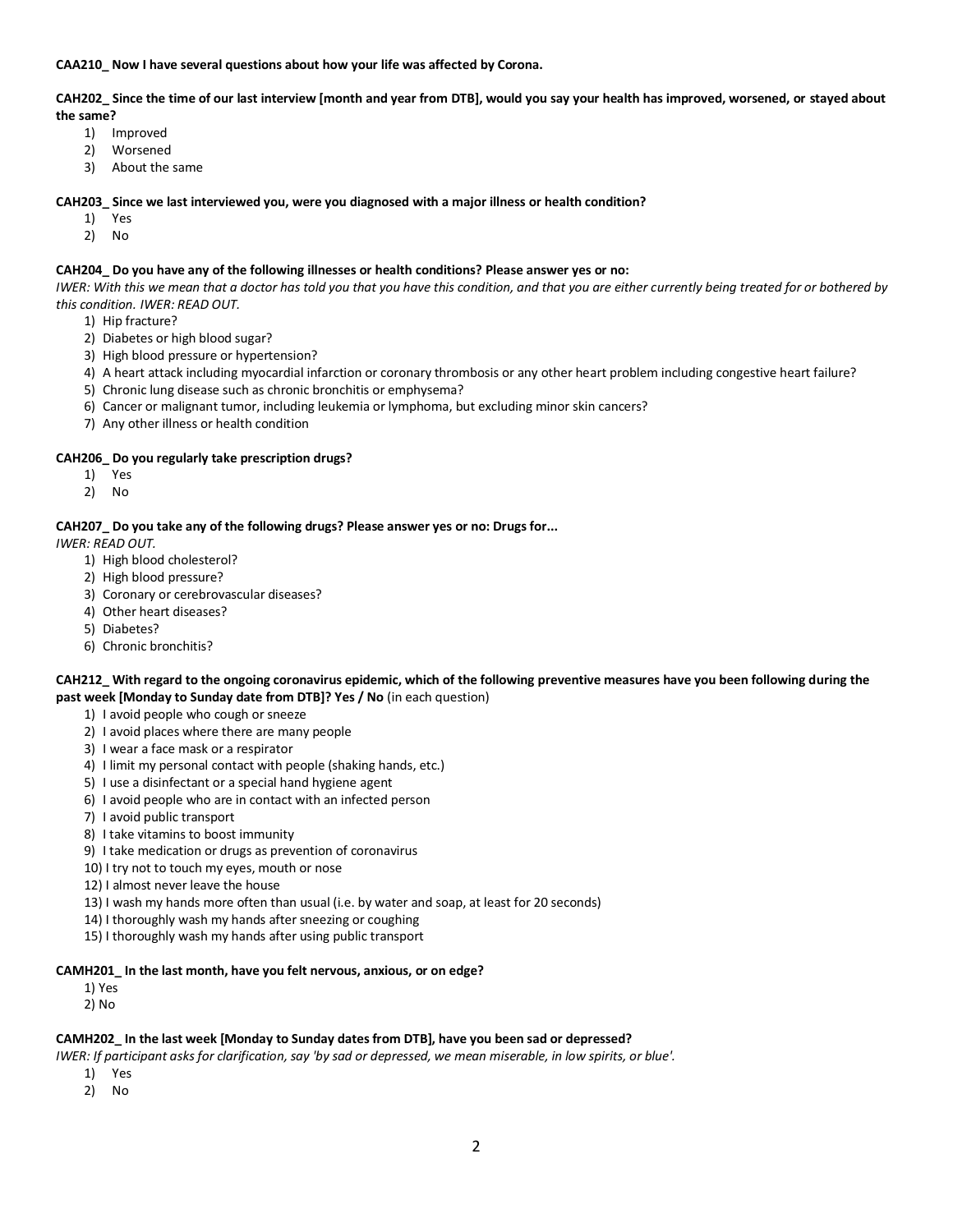## **CAMH207\_ Have you had trouble sleeping recently?**

*IWER: Do not read out.*

- 1) Trouble with sleep or recent change in pattern
- 2) No trouble sleeping

## **CAMH237\_ How much of the time do you feel lonely? Often, some of the time, or hardly ever or never?**

- 1) Often
- 2) Some of the time
- 3) Hardly ever or never

## **CAMH251\_ Have your eating habits changed during the coronavirus period?**

- 1) Yes, I eat more
- 2) Yes, I eat less
- 3) No, I eat as usual
- 4) I don´t know (do not offer)

## **CAMH252\_ Has your alcohol consumption changed in any way during the coronavirus period?**

- 1) Yes, it has increased
- 2) Yes, it has decreased
- 3) No, it remains the same
- 4) I don´t know (do not offer)

## **CAC201\_ Now I will ask you about whether you, someone in your family or among your neighbors and friends has been affected by the Corona illness.**

#### **CAC202\_ Since the outbreak of Corona, did you or anyone close to you experience symptoms that you would attribute to the Covid illness, e.g. cough, fever, or difficulty breathing?**

*IWER: Respondent can think of people who live close, and people who are close in an emotional sense, like family members.* 

- 1) Yes
- 2) No --> CAC204\_

## **CAC203 Who was it? Please tell me their relationship to you.**

- *IWER: Check all that applies and enter the number of persons in the checkbox on the right. IWER: PROBE: 'Any others?'*
	- 1) Respondent
	- 2) Spouse or partner
	- 3) Parent
	- 4) Child
	- 5) Grandchild
	- 6) Other household member
	- 7) Other relative outside household
	- 8) Neighbor
	- 9) Friend or acquaintance
	- 10) Colleague
	- 11) Caregiver
	- 12) Other person

**CAC204\_ Have you or anyone close to you been tested for the Corona virus and the result was positive, meaning that the person had the Covid disease?**

- 1) Yes
- 2) No -> CAC207
- **CAC205 Who was tested positive? Please tell me their relationship to you.**

Answer categories as in CAC203

**CAC207\_ Have you or anyone close to you been tested for the Corona virus and the result was negative, meaning that the person did not have the COVID disease or has recovered from it?**

- 1) Yes
- 2) No -> CAC210

**CAC208 Who was tested and the result was negative? Please tell me their relationship to you.** Answer categories as in CAC203

**CAC210\_ Have you or anyone close to you been hospitalized due to an infection from the Corona virus?**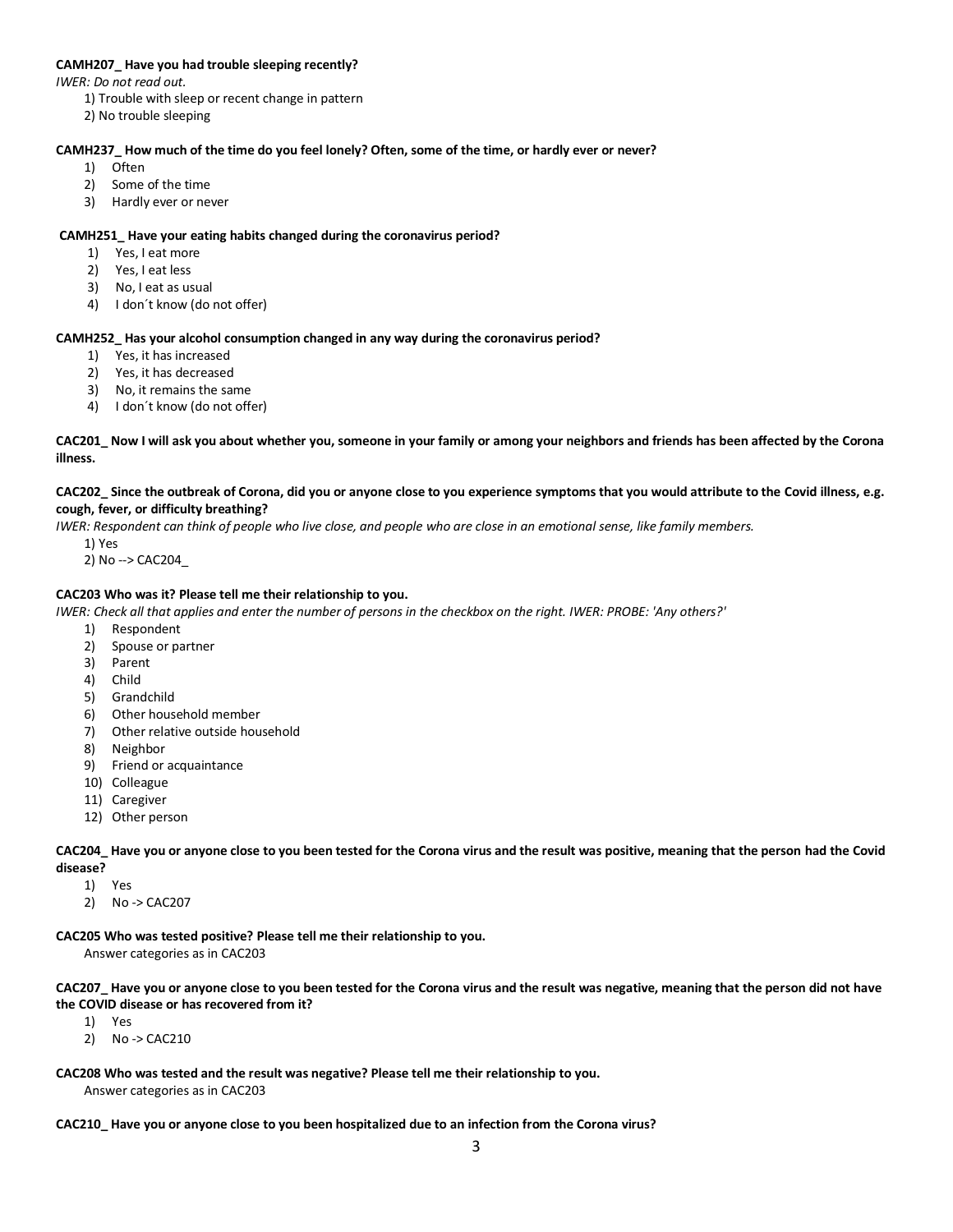- 1) Yes
- 2) No -> CAC213

## **CAC211 Who was hospitalized? Please tell me their relationship to you.**

Answer categories as in CAC203

## **CAC213\_ Has anyone close to you died due to an infection from the Corona virus?**

- 1) Yes
- 2) No --> CAQ201\_

## **CAC214 I am very sorry. Can you tell me who that was?**

Answer categories as in CAC203 (except the respondent)

## **CAQ201\_ Now I have some questions about your doctor visits and the healthcare system since the outbreak of Corona.**

## **CAQ205\_ Since the outbreak of Corona, did you forgo medical treatment because you were afraid to become infected by the corona virus?**

- 1) Yes
- 2) No

## **CAQ206\_ Which type of medical treatment did you forgo? Please answer yes or no. Did you forgo... (Yes / No)**

*IWER: READ OUT.*

- 1) Check up at a general practitioner?
- 2) Check up at a specialist, including a dentist?
- 3) A planned medical treatment, including an operation?
- 4) Physiotherapy, psychotherapy, rehabilitation?
- 97) Some other type of medical treatment?

#### **CAQ210\_ Did you have a medical appointment scheduled, which the doctor or medical facility decided to postpone due to Corona?**

- 1) Yes
- 2) No --> CAQ215\_

## **CAQ211\_ Which type of medical treatment had to be postponed? Please answer yes or no:**

*IWER: READ OUT.*

*Answer categories as in CAQ206*

## **CAQ215\_ Since the time of our last interview [month and year from DTB], did you ask for an appointment for a medical treatment and did not get one?**

- 1) Yes
- 2) No --> CAQ225\_

# **CAQ216\_ Which type of medical treatment were you denied? Please answer yes or no. Were you denied... (Yes / No)**

*IWER: READ OUT.*

*Answer categories as in CAQ206*

## **CAQ225\_ Since the time of our last interview [month and year from DTB], were you treated in a hospital?**

- 1) Yes
- 2) No

**CAW201\_ I now turn to the economic consequences of the Corona crisis, first to your work situation. Since the time of our last interview [month and year from DTB], were you employed or self-employed, including working for family business?**

- 1) Yes
- 2) No -> CAM203

## *ONLY FOR THOSE WHO ANSWER YES TO CAW201*

**CAW220\_ How many hours were you working during a normal working week before the coronavirus outbreak (including overtime)?**

**CAW251\_ PAQ: Has there been any change in your job since our last interview? Choose one reply.**

- 1) No, I´m still working in the same position
- 2) Yes, my work position has changed
- 3) Yes, I lost my job but found another
- 4) Yes, I lost my job and have not found a new one / I cannot perform my original entrepreneurial activity at all
- 5) I lost my job temporarily, but I returned to the same position / I have resumed my entrepreneurial activity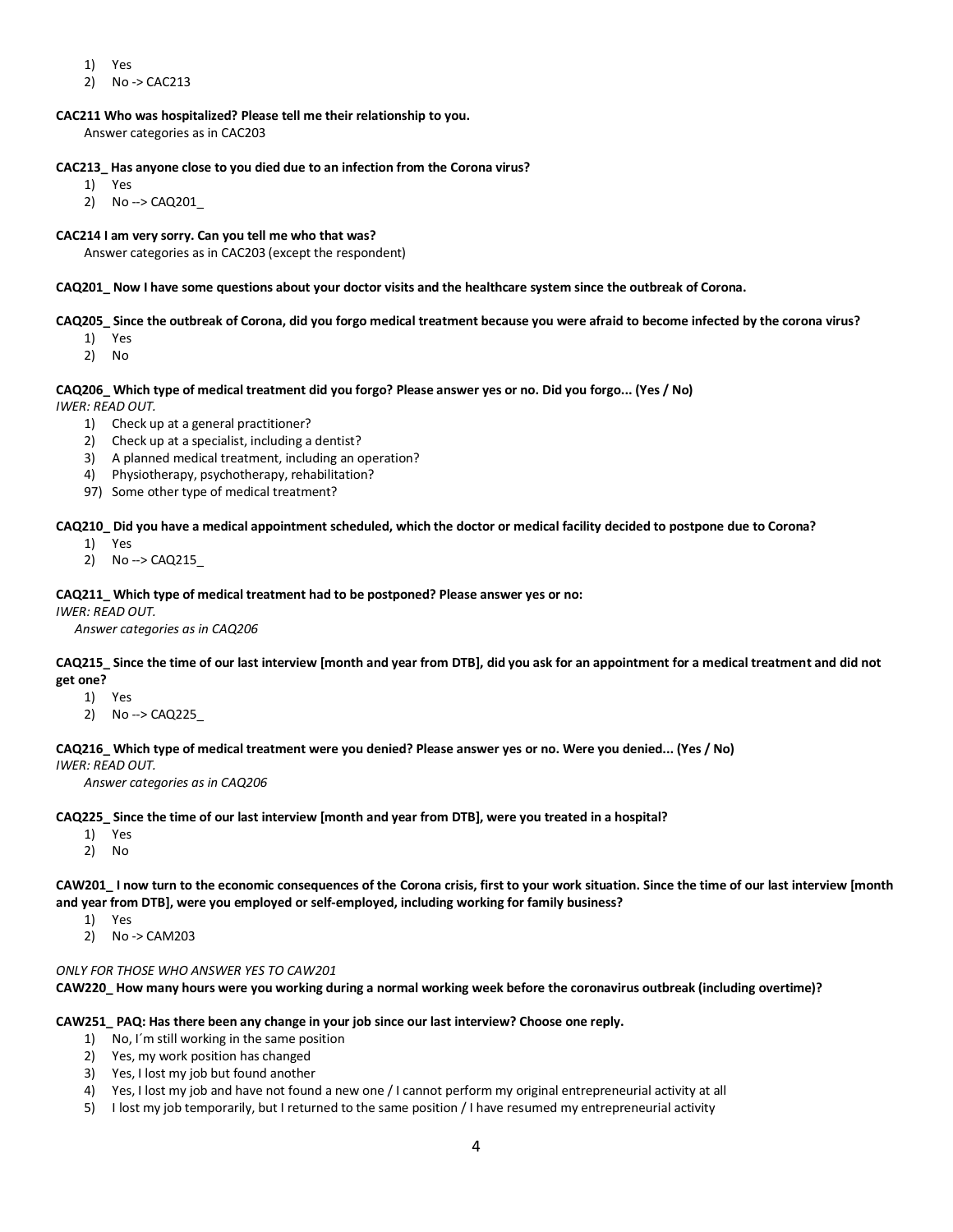#### **CAW261\_ How many hours did you work during the past week [Monday to Sunday date from DTB] (including overtime)?**

## **CAW262\_PAQ\_ Have you experienced a decrease in your work activity or income since the epidemic outbreak for the following reasons?**

- *INTERVIEWER: Several options can be selected*
	- 1) Workload reduction by the employer
	- 2) Transition to attendance allowance
	- 3) Furlough
	- 4) Wage reduction
	- 5) Loss of another income agreement to perform work, down payment, etc.
	- 6) Loss of another non-work income alimony, rent, benefits, etc.

### **CAW271\_ How afraid are you of losing your job at the moment?**

Scale Not at all 0-10 Very

## **CAW210\_ During the past week, someone was working from home, someone at their usual workplace outside home and someone at both. How would you describe your situation?**

- 1) I was only working from home
- 2) I was working at my usual workplace
- 3) I was working from home as well as at my usual workplace
- 4) None of the above

## **CAW212\_ Did you learn new computer skills?**

- 1) Yes
- 2) No

**CAM201\_ How long does your journey to work usually take? (number of minutes)**

## **CAM202\_ Which means of transport do you usually use to get to work?**

- 1) Public transport
- 2) Car
- 3) Train
- 4) Bicycle
- 5) Walking
- 6) Other

**CAM203\_ How many minutes do you spend travelling during one usual weekday?**

**CAM204\_ How many minutes do you spend travelling during one usual weekend?**

**CAM205\_ In which regions of the Czech Republic have you been since the epidemic outbreak? (list of regions)**

#### **CAM206\_ Have you been abroad since the epidemic outbreak?**

- 1) Yes
- 2) No

**(If yes) In which month? In which country? (number of month, country and/or fill in)**

- 1) Germany
- 2) Austria
- 3) Poland
- 4) Slovakia
- 5) Italy
- 6) Spain
- 7) Greece
- 8) Croatia
- 9) Other:

**CAE202\_Now I want to ask you for information about how the pandemic influenced the financial situation of your household.** 

**CAE203\_ Did you or any other household member receive additional financial support due to the outbreak of Corona from your employer, the government, relatives, friends, and/or others?**

- 1) Yes
- 2) No --> CAHH217\_

**CAE204 Who gave you this financial support?**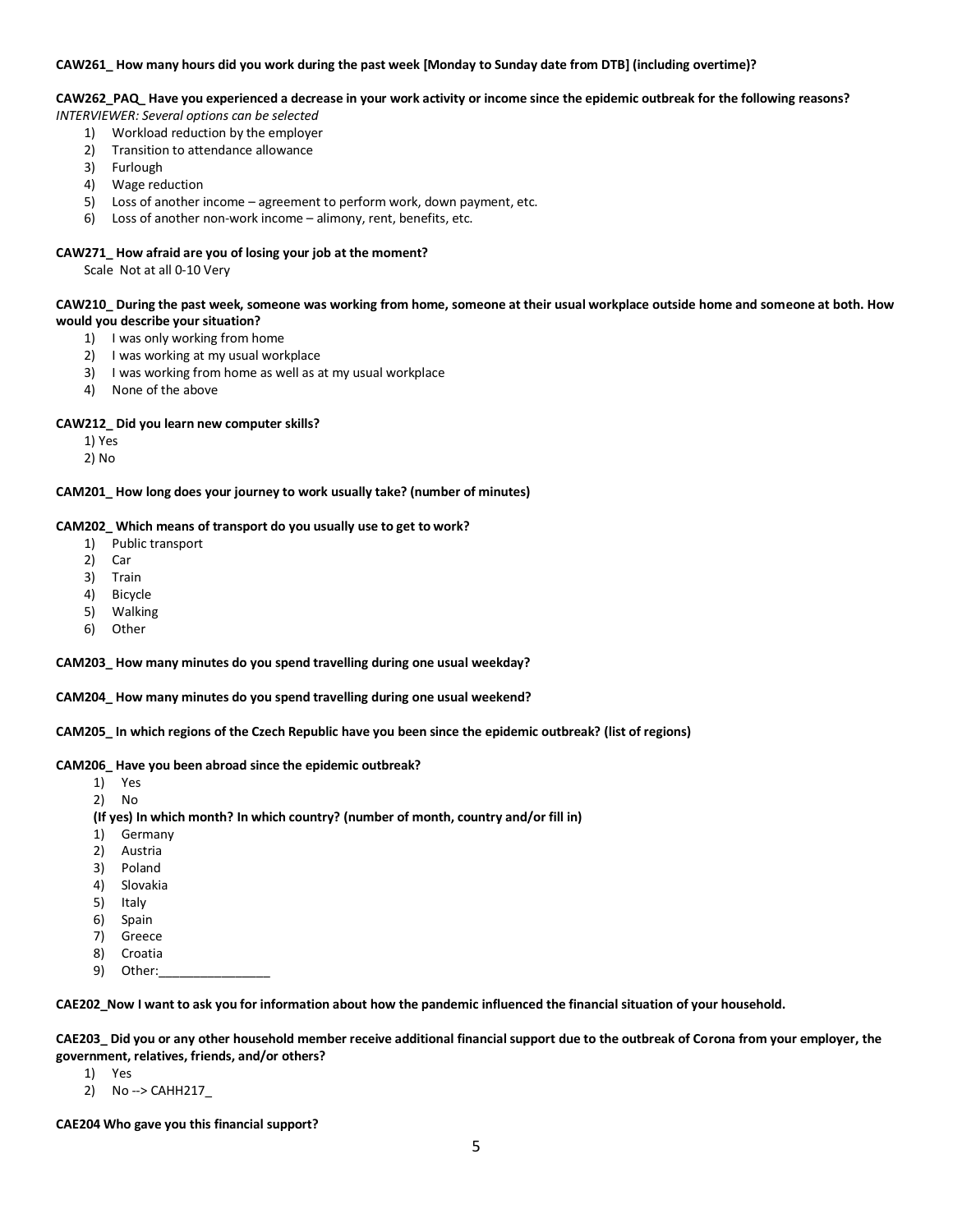*IWER: Check all that applies. IWER: Probe: "Any others?"*

- 1) Employer
- 2) Government
- 3) Relatives
- 4) Friends
- 5) Someone else

**CAHH217\_ How much was the overall monthly income, after taxes and contributions that your entire household had in the last month [dates of month from DTB]?**

*IWER: Amount in CZK*

**CACO207\_ Thinking of your household's total monthly income since the outbreak of Corona, would you say that your household is able to make ends meet with great difficulty, with some difficulty, fairly easily, or easily?**

- 1) With great difficulty
- 2) With some difficulty
- 3) Fairly easily
- 4) Easily

**CAE211\_ Since the outbreak of Corona, did you need to postpone regular payments such as rent, mortgage and loan payments, and/or utility bills?**

- 1) Yes
- 2) No

**CAE212\_ Since the outbreak of Corona, did you need to dip into your savings to cover the necessary day-to-day expenses?**

- 1) Yes
- 2) No

**CAE214\_ Some households have seen their income change as a result of the epidemic. To what percentage of the usual amount has the income of your entire household changed since the epidemic outbreak? Please compare your current situation with the period before the crisis outbreak. In the case of an income increase, give a number higher than 100 %.**

We were left with no income = 0 % Scale 0-200 % We retained all our income = 100 %, Our income has doubled = 200 %

**CAE215\_ Provided that your household experienced a complete loss income, how many MONTHS do you estimate your savings would last?** 

**CAE217\_ Since the epidemic outbreak, have you taken any of the following measures to deal with your current financial situation? [Yes/ No each question]**

- 1) A loan from the family or friends
- 2) A loan from a bank or a credit company
- 3) Sale of assets
- 4) Substantial reduction of food expenses
- 5) Substantial reduction of consumer goods expenses (clothes, household equipment)
- 6) Seeking cheaper housing
- 7) Seeking a different or additional job
- 8) Substantial reduction of expenses on eating out, culture and travel
- 9) None of the above

**CAS250\_ To understand the spread of coronavirus, it is important to map the movement of people and their contacts. We will be asking about /your activities and contacts DURING THE PAST WEEK. Did you perform the following activities throughout the past week? [Yes / No in each question]**

- 1) Travelling on public transport
- 2) Travelling by train or bus
- 3) Taking a taxi
- 4) Shopping in a store
- 5) Shopping in a department store or a shopping mall
- 6) Visiting a post office, bank or a public office
- 7) Visiting a restaurant or pub
- 8) Visiting a doctor or a medical institution (clinic, hospital, dentist, etc.)
- 9) Visiting social institutions (care homes, nursing homes)
- 10) Visiting a family (at their place or at yours)
- 11) Visiting friends (at their place or at yours)
- 12) A group holiday or trip with several people
- 13) Visiting a fitness centre, a sports facility playing team sports
- 14) Walking in a park, around the town, etc. in a group of more than two people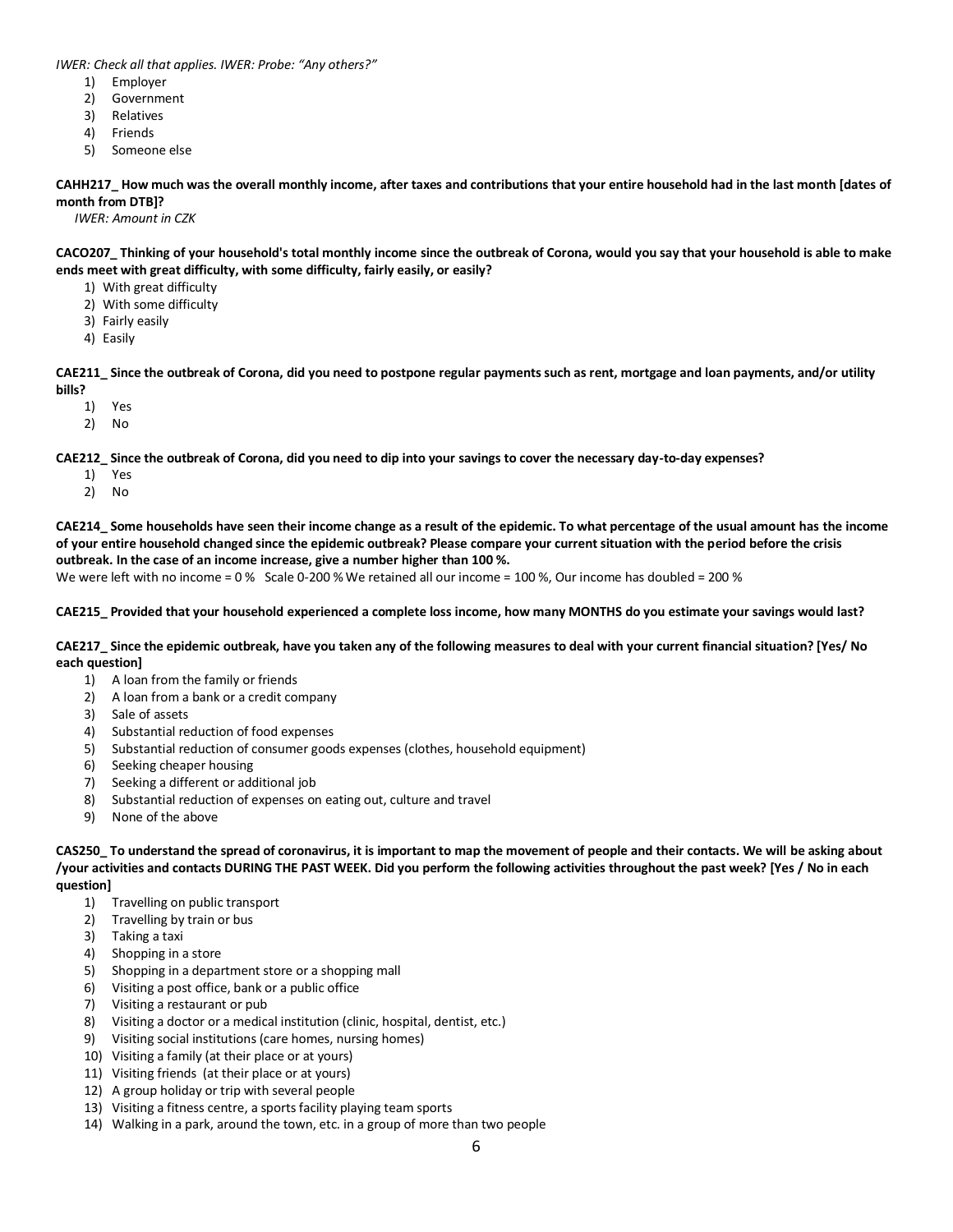- 15) Going to your holiday home
- 16) Participating in a social event in the presence of more than five people (e.g. wedding, celebration, funeral, christening)
- 17) Visiting sports matches
- 18) Visiting concerts or cultural events

**CAS251\_ On the basis of this description of the activities DURING THE PAST WEEK [Monday to Sunday date from DTB], try to think about how many people you met in person at work, during joint sport activities, on trips, etc. How many people do you estimate to have talked to for at least 5 minutes? Estimate at least approximately:**

**CAS252\_ Now we will try to compare the numbers of your contacts with other people during one typical week before the epidemic outbreak and now, i.e. during the past week. What we mean by this is a personal encounter during which you spend at least five minutes together. [Answer a number: Before / Now]**

- 1) How many people do you meet at work?
- 2) How many friends do you meet?
- 3) How many relatives and family members not living with you do you usually meet?
- 4) How many other people do you usually meet (e.g. during social events, sport activity, trips, etc.)?
- 5) How many different people usually visit your home?

## **CAS260\_ Now I would like to learn something about the type of contacts you have had during the past week [Monday to Sunday date from DTB]. How many times during the past week did you meet in person: [Answer Yes, how many times ... / No]**

- 1) Your own children
- 2) Your own grandchildren
- 3) Your own parents
- 4) Other relatives
- 5) Co-workers
- 6) Your friends or acquaintances
- 7) With other non-related people who look after your health or provide other care (e.g. doctors, nurses, carers, etc.)
- 8) Other non-relatives with whom you conduct some official negotiation (e.g. clerks, etc.)
- 9) Other non-relatives, such as neighbours, etc.

## **CAS261\_ Did you have contact by phone, email or any other electronic means with the following people from outside your home in the last week [Monday to Sunday, dates from DTB]? [Answer Yes / No]**

Same answer categories as CAS260

**CAS210\_ Did you help others outside your home to obtain necessities, e.g. food, medications or emergency household repairs, in the last week [Monday to Sunday, dates from DTB]? [Answer Yes / No]**

- 1) Your own children
- 2) Your own grandchildren
- 3) Your own parents
- 4) Other relatives
- 5) Your friends or acquaintances
- 6) Other non-relatives (neighbors, coworkers)

## **CAS212\_ Did you provide personal care to the following people from outside your home in the last week [Monday to Sunday, dates from DTB]? [Answer Yes / No]**

Same answer categories as CAS210

## **CAS215\_ Did you do any volunteering activity in the last week [Monday to Sunday, dates from DTB]?**

- 1) Yes
- 2) No
- **CAS220\_ in the last week [Monday to Sunday, dates from DTB], were you helped by others from outside of home to obtain necessities, e.g. food, medications or emergency household repairs? Who was it: [Answer Yes / No]**

Same answer categories as CAS210

**CAS225\_ Did you regularly receive home care in the last week [Monday to Sunday, dates from DTB]?**

1) Yes 2) No --> CAX201\_

## **CAS226\_ In the last week [Monday to Sunday, dates from DTB], did you face more difficulties in getting the amount of home care that you need?**

1) Yes

2) No --> CAS228\_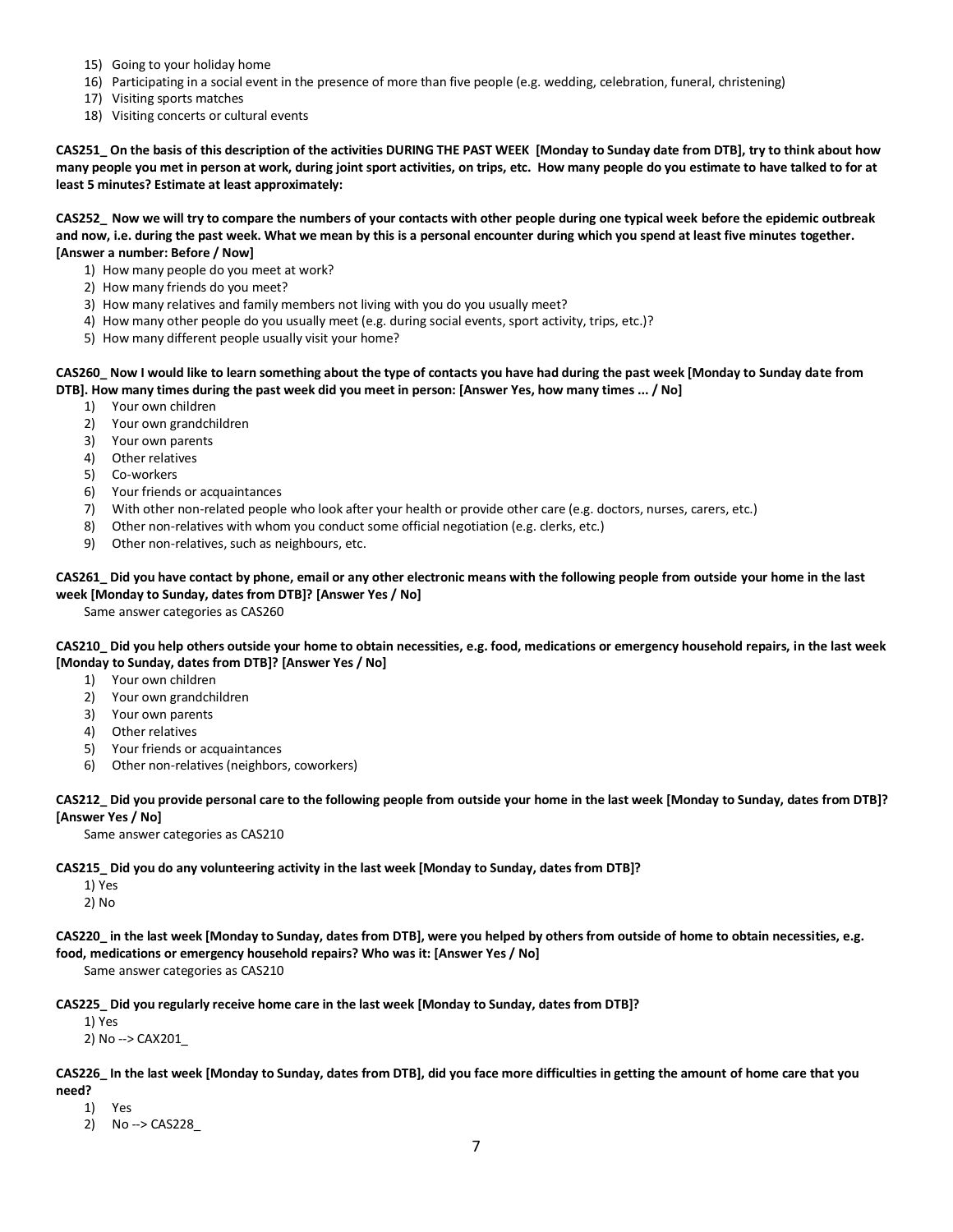## **CAS227 Which difficulties were they?**

- *IWER: Let R mention all difficulties and check all that applies.*
	- 1) I had to pay more to get the help I need
	- 2) People who cared for me could not come to my home
	- 3) Other difficulties

### **CAS228\_ Did the people who cared for you wear protective devices such as masks or gloves?**

- 1) Yes
- 2) No
- 3) No caregiver visited my home since the outbreak.

## **CAX201\_ What are your feelings about the ongoing coronavirus epidemic? Are you...**

Very calm Scale 0-10 Very concerned

## **CAX202\_ Now we will be asking about your opinions on the social developments. Please say whether you agree or disagree with the following statements. [Answer Yes / No]**

- 1) The Opposition is only hindering the government from adopting important decisions.
- 2) The government should adopt measures to reduce income disparities between people.
- 3) By voting in elections I can influence the developments in my country.
- 4) A person like me does not care whether or not s/he lives in democracy.
- 5) Under certain circumstances, an authoritarian system government can be better than a democratic one.
- 6) The President of the Czech Republic should have greater powers.
- 7) The Czech Republic contributes more to the EU than it gains from it.
- 8) Thanks to EU membership, we are better off.
- 9) Economic migrants take jobs from Czech workers.
- 10) Migration enriches cultural life.
- 11) Migration makes our country a worse place for living.

## **CAX203\_1 Do you consider wearing a face mask as something that limits personal freedom?**

- 1) Yes
- 2) No

## **CAX219\_ How many people do you think NEWLY tested positive for COVID 19 during YESTERDAY [DATE] in the whole Czech Republic?**

## **CAX220\_ Do you consider the current decision-making of the Czech government on quarantine measures as appropriate and adequate?**

- 1) Yes
- 2) No

#### **CAX221\_ Do you consider the government´s communication concerning protective measures as appropriate and adequate?**

- 1) Yes
- 2) No

#### **CAV201\_ Did you get vaccinated against flu this year?**

- 1) Yes --> CAV203\_
- 2) No

#### **CAV202\_ If not, are you planning to get vaccinated against flu this year?**

- 1) Yes
- 2) No

#### **CAV203\_ If a coronavirus vaccine was available in the Czech Republic, would you get vaccinated?**

- 1) Yes -> CAF201
- 2) No

#### **CAV204\_ If not, what is the main reason?**

- 1) Unsuitable health condition
- 2) The risks are greater than the benefits
- 3) Objections to any vaccination
- 4) No or low trust in the effect
- 5) No or low trust in the manufacturer
- 6) Another answer